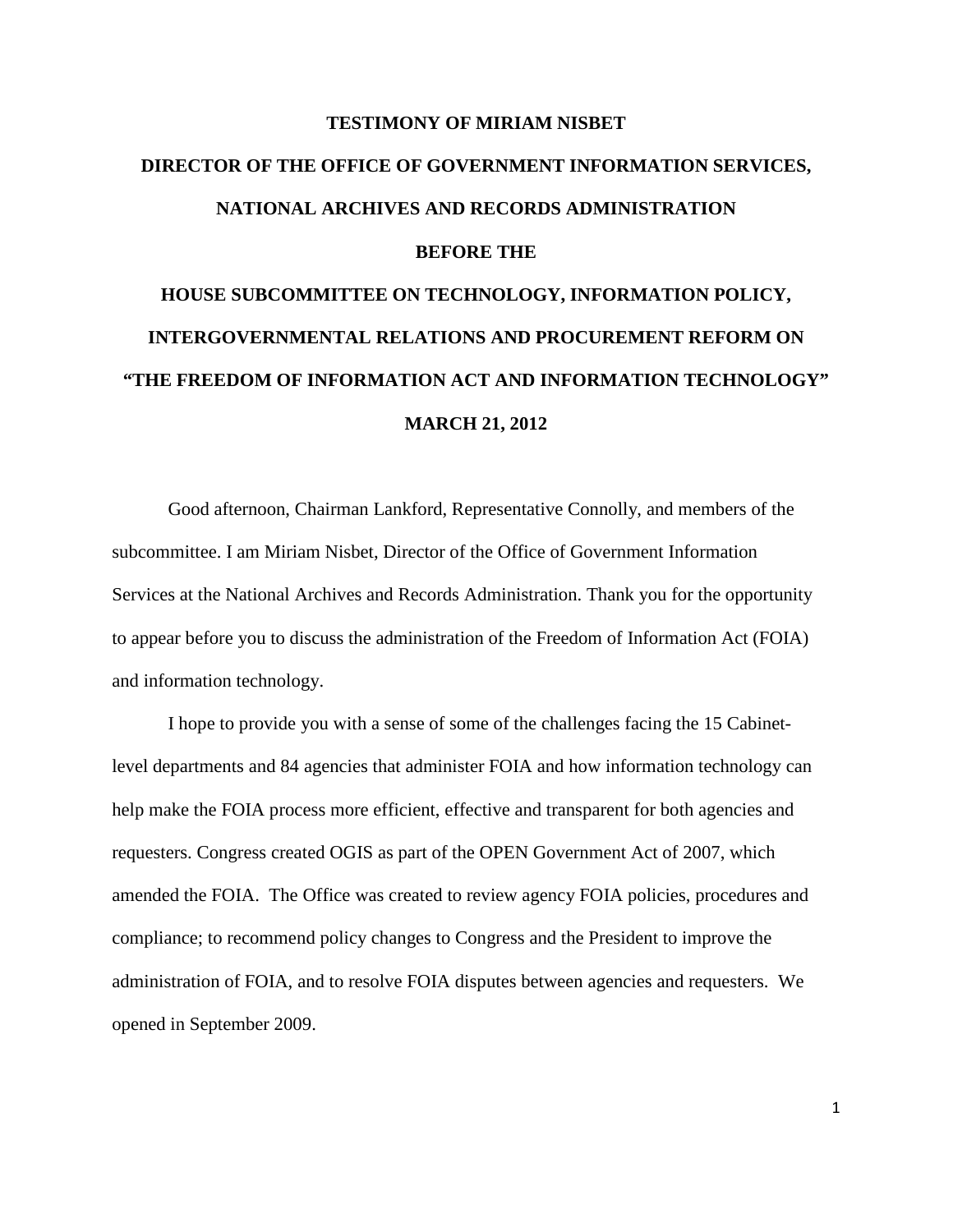More than 1,200 FOIA requesters from nearly every state and points around the globe turned to OGIS for assistance in its first two years. Requests for help ranged from questions about how to file a FOIA request and how to appeal an agency release determination to more difficult inquiries about resolving disputes pertaining to specific exemption use or agency FOIA policy. OGIS opened 764 cases in response to those requests for assistance, 391 in its first year and 373 in its second year, ending September 30, 2011. Between June 2010, when OGIS began tracking phone and e-mail "quick assists," and the end of Fiscal Year (FY) 2011, the Office helped nearly 500 callers and e-mailers. OGIS's work has reached customers from 48 states, the District of Columbia, the Northern Mariana Islands, Puerto Rico and 13 foreign countries, including Australia, Cambodia, Canada, France, India, Iraq and Mexico. Individuals, including veterans, researchers, professors, journalists, attorneys and inmates, comprised more than three-quarters of OGIS's FY 2011 caseload. OGIS cases in FY 2011 involved 42 Federal agencies, including all 15 cabinet-level departments.

OGIS spent FY 2011 preparing for a new website and permanent case management system, launched at the beginning of FY 2012. The new system allows customers to request assistance online and track their OGIS cases while helping OGIS staffers to better manage their caseloads. OGIS's blog, The FOIA Ombudsman: Information and Advice, launched in March 2011 and is designed to stimulate conversation about all things FOIA.

In carrying out our mission, we see how agencies use technology to administer FOIA—tracking requests, searching for and reviewing records, posting frequently requested records online, and using agency websites to provide information about the FOIA process.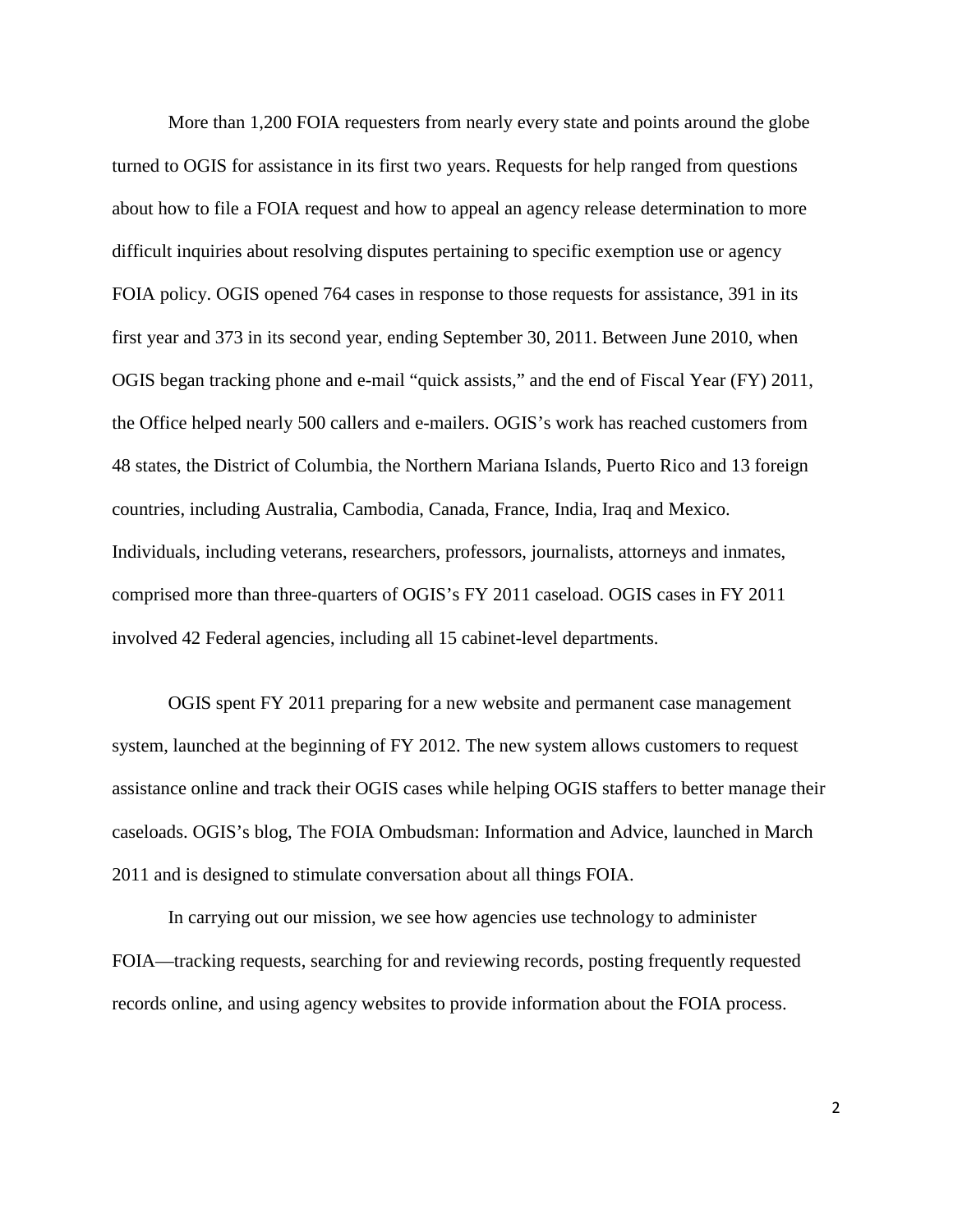In 1996, Congress passed the Electronic Freedom of Information Act Amendments of [1](#page-2-0)996<sup>1</sup>, or e-FOIA, to modernize the then 30-year-old FOIA by clarifying that the law applies to records maintained in electronic format as well as traditional paper records. Specifically, e-FOIA requires agencies to provide records in "any form or format requested if the record is readily reproducible by the agency in that form or format"<sup>[2](#page-2-1)</sup> and to "make reasonable efforts to search for the records in electronic form or format, except when such efforts would significantly interfere with the operation of the agency's automated information system."<sup>[3](#page-2-2)</sup> The law also calls on agencies to expand the role of agency reading rooms by posting more material online, particularly records that have become or are likely to become the subject of subsequent records requests.<sup>[4](#page-2-3)</sup>

Sixteen years later, agencies are still working to fully implement the e-FOIA requirements. While agencies continue to improve and modernize their FOIA processes, OGIS observes that obstacles still remain and improvements can still be made. Some obstacles we have observed are outdated technology and challenges posed by the need to properly manage electronic records. We believe addressing these obstacles will further assist both agencies and requesters to work within the FOIA process.

It was in that landscape that the Environmental Protection Agency (EPA) in 2010 began thinking about ways to address some of those challenges at its agency. One idea was a portal that would automate FOIA processing and reporting. EPA envisioned the eRulemaking

 $\overline{\phantom{a}}$ 

<span id="page-2-3"></span> $4$  5 U.S.C.  $\sqrt{552}$  (a)(2)(D)

<span id="page-2-0"></span><sup>1</sup> Public Law No. 104-231, 110 Stat. 3048

<span id="page-2-1"></span> $^{2}$  5 U.S.C. § 552 (a)(3)(B)

<span id="page-2-2"></span> $3$  5 U.S.C. § 552 (a)(3)(C)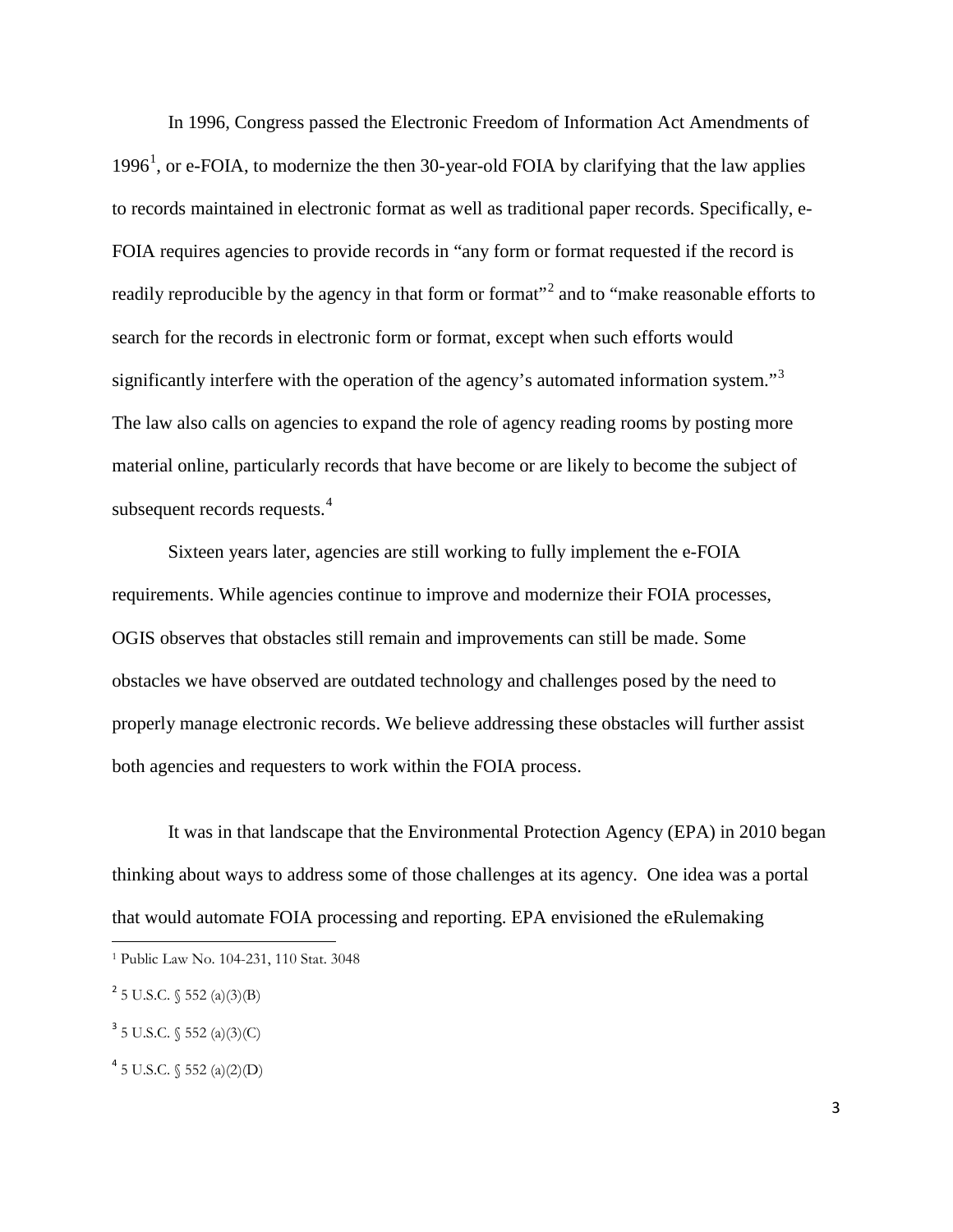Program's technology infrastructure could be used to accept FOIA requests, store them in a repository for processing by agency staff, and allow responsive documents to be uploaded into the system and posted for the public.

The portal, if successful, would allow requesters to track the status of their requests and find, view and download FOIA requests and agency responses from one site. For its part, the agency could have a secure web site to receive and store requests, assign and process requests, manage records electronically (including referrals to and consultations with other agencies), post responses online, and provide metrics to the Department of Justice for annual reporting.

Rather than build a FOIA portal from the ground up, the EPA envisioned adopting and adapting Regulations.gov, the Federal rulemaking portal launched in 2002, which allows people to comment on Federal regulations and other agency actions. We at OGIS believe strongly that lessons learned through Regulations.gov can be applied efficiently and cost-effectively to FOIA, revolutionizing the FOIA process as Regulations.gov did with rulemaking.

EPA began discussing the pilot portal, now called the FOIA Module, with OGIS and the Department of Commerce in 2010, and formed a partnership in September 2011 (EPA, Commerce and NARA). Other departments and agencies have expressed interest in the partnership and we hope others will join us. For example, the founding partners believe that harmonizing this FOIA Module with the Department of Justice's website FOIA.gov is an idea worth considering.

Representatives from the founding partners met early this year with both agency FOIA professionals and the requester community and will continue those meetings. Comments from both stakeholder groups at the meetings provided the portal's infrastructure team with direction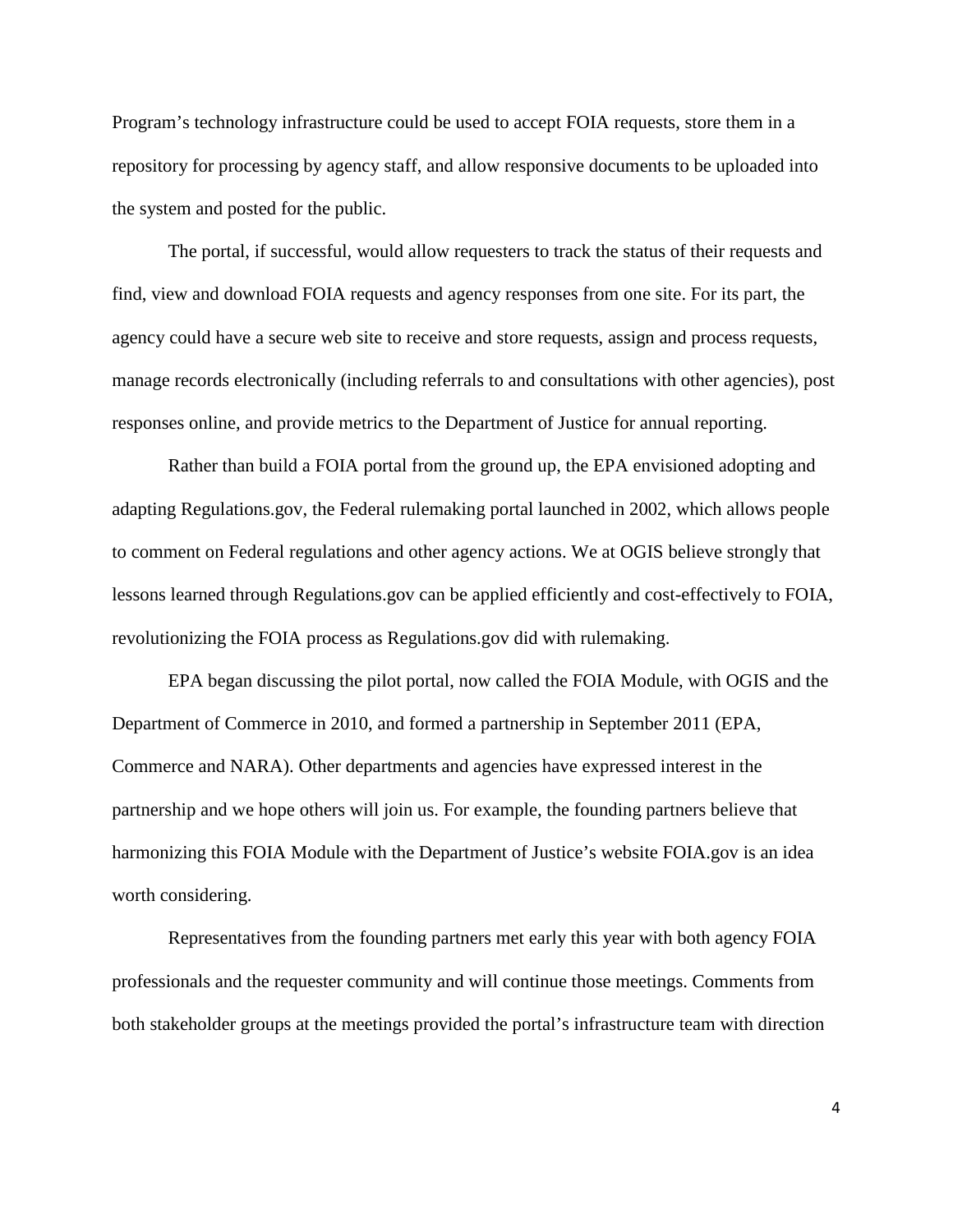for coding and testing, which is slated for completion later this spring. The FOIA Module is scheduled to be launched for agencies this summer and unveiled to the public in October.

Another area in which FOIA and technology intersect is with proactive disclosure. The E-FOIA Amendments of 1996 require every agency's website to include information made public under FOIA which are likely to be subject to subsequent requests.<sup>[5](#page-4-0)</sup> Agencies are continuing to make additional information available on their websites. In fact, the amount of information is staggering. In order to ease the public's navigation across agencies websites, we are encouraging agencies to standardize FOIA websites to ensure that sites are a customer-friendly and efficient way for the public to find FOIA resources. Last week, in observance of Sunshine Week, a national initiative to promote open government, OGIS posted on its blog suggestions to improve the FOIA process administratively, such as top-down support for FOIA; developing, with stakeholder input, an easy-to-use design template for agencies to customize; standardizing and indexing online FOIA reading rooms; and providing full contact information for designated FOIA professionals.

Finally, OGIS has observed that collaboration is a cost-effective and beneficial tool for exploring ways to improve the administration of FOIA through existing technology. In August 2011, OGIS hosted a meeting of FOIA and IT professionals from the Departments of Defense, Homeland Security, and State, and the Federal Bureau of Investigation to discuss how technology can streamline the FOIA process. Several attendees of that meeting continued the discussion and the FOIA IT Working Group was born in October 2011. This group, one of several in the Executive Branch, is working on ways to

<span id="page-4-0"></span> $5$  5 U.S.C.  $\sqrt{552}$  (a)(2)(D).